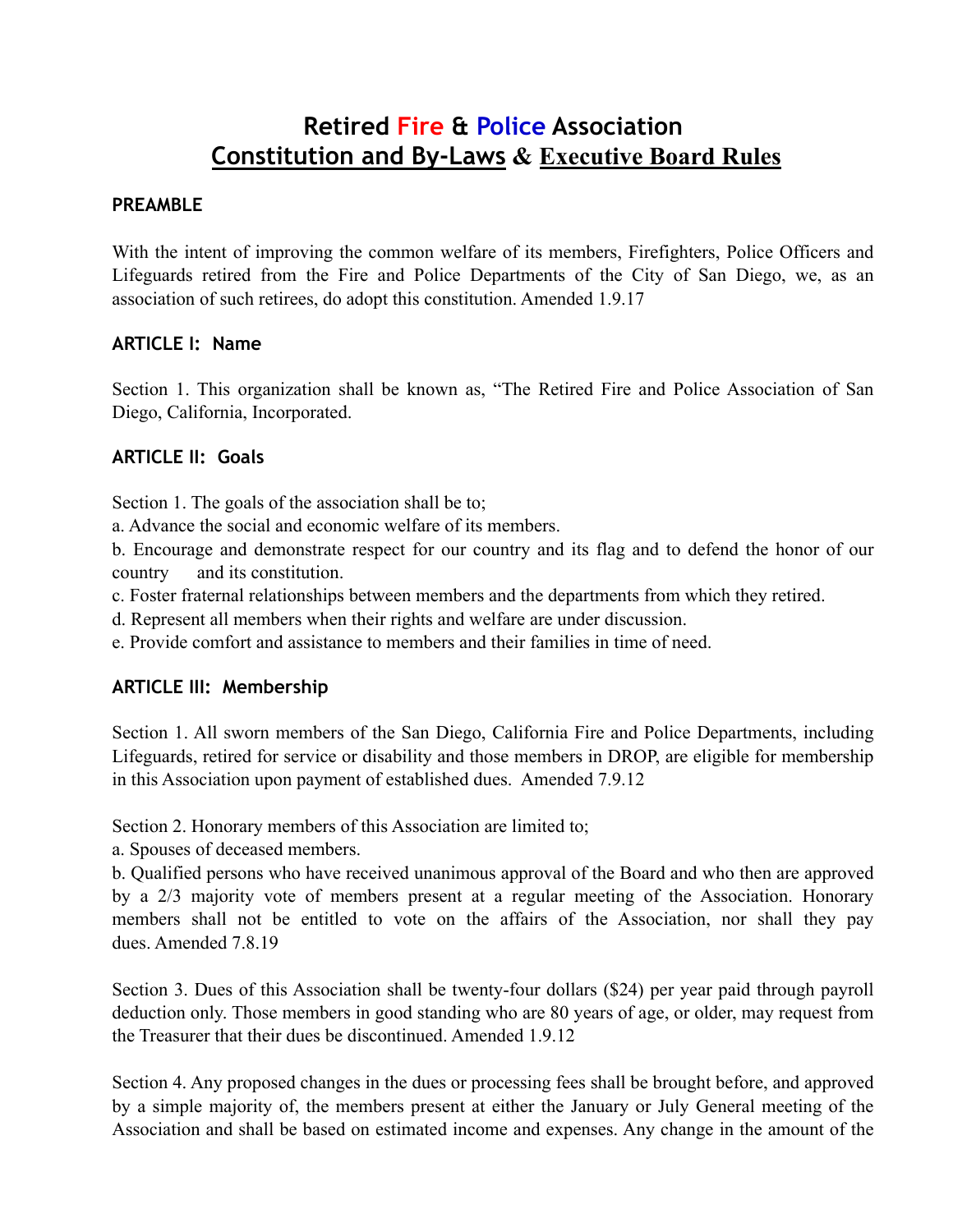dues or processing fees shall become effective six months after the approval of the changes. Amended 1.9.17

Section 5. Members whose dues are over 60 days past due shall be dropped from the active rolls of the Association.

### **ARTICLE IV: Officers**

Section 1. The officers of the Association, a ten-member Board of Directors, shall consist of a President and Vice President, alternately a retired Fire Fighter and a retired Police Officer, and four members who are retired Fire Fighters and four members who are retired Police Officers. The immediate Past President shall be an ex officio member of the board for two years following his term of office as President. He may vote on matters before the board only when necessary to break a tie vote. Amended 7.8.19

Section 2. The President, with the approval of the Board, shall appoint one member of the board to serve as Secretary and a second member to serve as Treasurer. These members shall serve at the pleasure of the Board of Directors or until their term of office has expired.

Section 3. The terms of three Fire Fighters and two Police Officers shall expire in January of each even numbered year, and the terms of three Police Officers and two Fire Fighters shall expire in January of each odd numbered year. Candidates for election or re-election must be members in good standing. The President and Vice President are chosen by the Board of Directors in each odd numbered year. Their terms shall be for two years. Amended 4.12.10

Nominees may be recommended by a nominating committee appointed by the President or may be nominated from the floor at the January meeting of the Association.

Section 4. A slate of nominees shall be presented to the members at the general membership meeting each January. Each Officer and member of the Board, except for the position of President and Vice-President, shall be elected by a majority vote of the members present at the January meeting.

#### **ARTICLE V: Duties of Officers**

Section 1. The President shall preside at all meetings of the Association and perform such duties pertaining to that office as required. The President shall appoint the following standing committees. Audit Committee, Retirement Committee, Sickness and Distress Committee, Social Committee. He may also establish and appoint Ad-hoc committees as deemed necessary to meet the goals of the Association.

Section 2. Vice-President; In the absence of the President, the Vice-President shall assume the duties and responsibilities of the President.

Section 3. Secretary; The Secretary shall record the minutes of all official proceedings of the Association and shall record and maintain all membership records. The Secretary shall prepare the official correspondence of the Association, maintain a postal address, a telephone number, and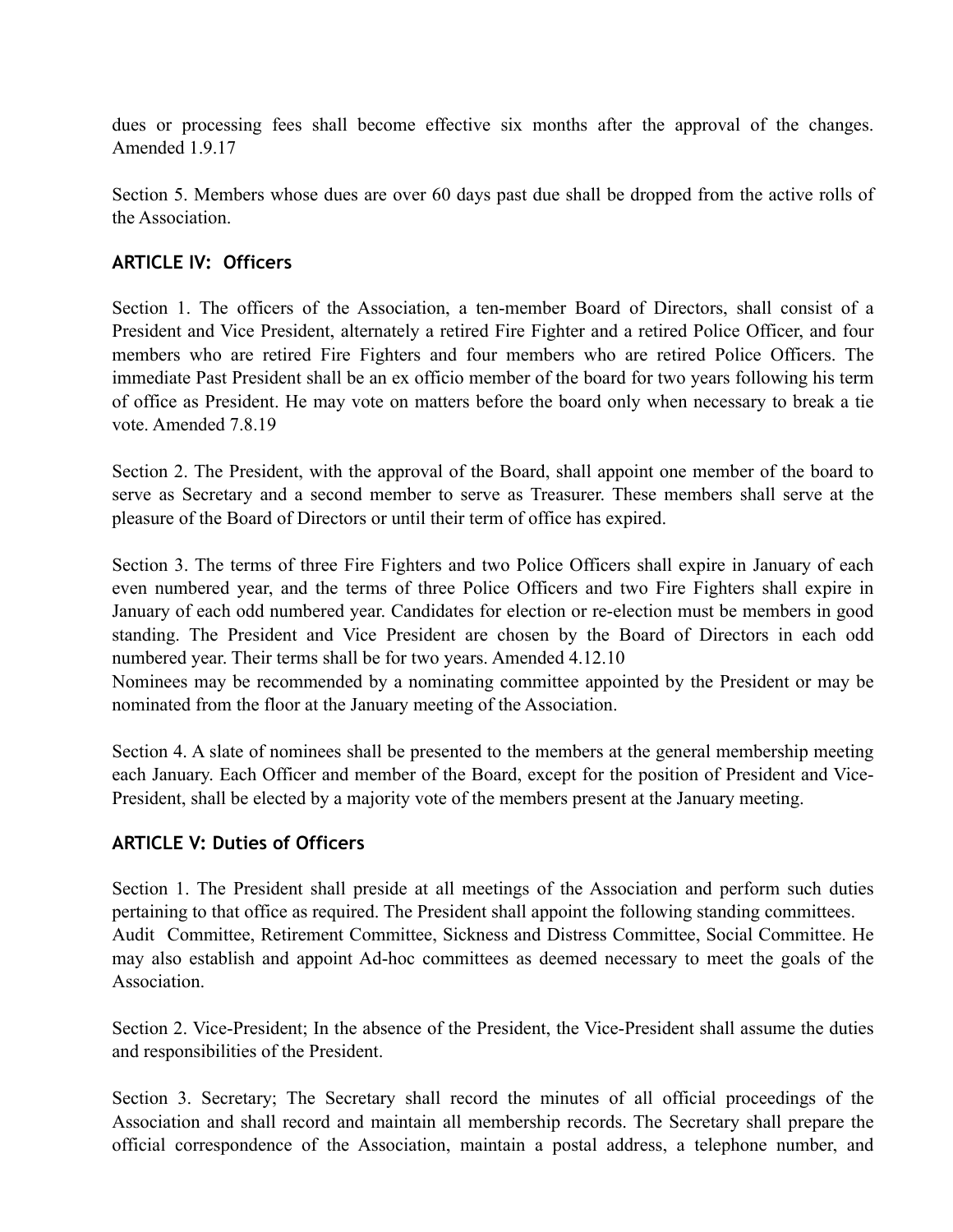receive and distribute messages and correspondence addressed to the Association. The Secretary shall maintain an official inventory of Association property and equipment. Amended 7.8.19

Section 4. Treasurer; The Treasurer shall maintain a record of all financial transactions of the Association and shall prepare a monthly account of all Association income and expenses. As directed by the Executive Board, the Treasurer shall place Association funds in the appropriate checking, savings, or investment accounts. The Treasurer shall maintain liaison with the Association auditor and shall assist in the preparation of monthly and annual financial statements. Amended 7.8.19

#### **ARTICLE VI: Meeting**

Section 1. General membership meetings of the Association shall be held quarterly during the months of January, April, July and October. Election of officers shall be held at the January meeting. The October meeting shall be open to members and their guest. Special meetings may be called by the President, the Board of Directors, or upon the written request of seven (7) members in good standing. Amended 7.8.19

Section 2. Members who are in good standing who are present at a general membership meeting shall constitute a quorum.

Section 3. The meeting place of the Association shall be within the County of San Diego . Members shall be notified a minimum of thirty (30) days in advance for regular meetings and a minimum of seven (7) days in advance for special meetings.

Section 4. The proceedings of this Association shall be governed by Robert's Rules of Order.

#### **ARTICLE VII: Amendments and Deletions**

Section 1. All amendments and/or deletions of The Constitution and By-Laws must be submitted in writing and signed by the person(s) submitting them to the Board of Directors. Amended 7.8.19

Section 2. Any proposed amendments or deletions must be provided to the membership, for their review, a minimum of thirty (30) days prior to the next scheduled General meeting. This may be accomplished by posting the proposed amendments or deletions on the Association website. Amended: 7-13-09

Section 3. A majority vote of the members present at a regular or special meeting shall cause the proposed amendments or deletions to be adopted or rejected.

#### **ARTICLE VIII: Tenure of Officers**

Section 1. Officers and members of the Board shall serve a term of two years. Amended 7.8.19

Section 2. At the conclusion of a two-year term, the President and Vice-President shall vacate those positions. The outgoing President shall remain on the board for two years as the President Ex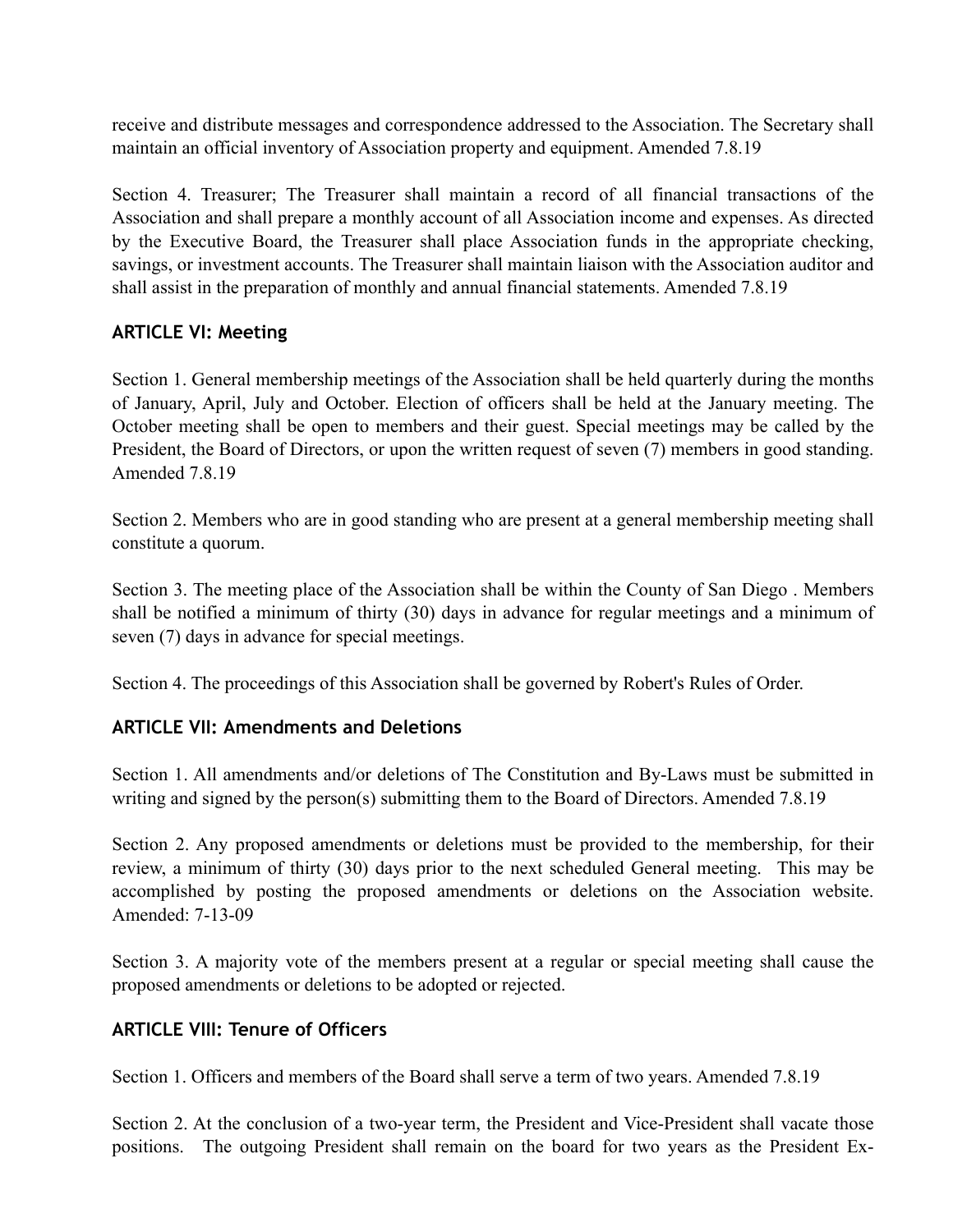Officio. The outgoing Vice-President, if he/she does not move up to the position of President, may run for another open position on the Board, or be appointed by the President with the approval of the Executive Board, to fill an unexpired vacancy. Amended 7.8.19

Section 3. Should the incumbent Vice President decline to move up to the position of President the Board of Directors shall appoint another member of the Board to fill that position. Should no officer be willing to step up at this point the outgoing President may serve another two-year term, if approved to do so by a majority of the Board. Amended 7.8.19

Section 4. Upon the recall, resignation or unexcused absence for two (2) consecutive meetings, of any member of the Board, that position shall be declared vacant. The President, with the approval of the Board, shall appoint a member in good standing to fill such vacancy for the remainder of the unexpired term. Amended 7.8.19

Section 5. Any Officer or member of the Board may be recalled prior to the expiration of his/her term of office by a majority vote of the Board. Accusations of misconduct against any officer or board member must be submitted in writing and signed by the person(s) making the accusation. The written document must be presented to the Board of Directors for action. The accusation shall be reviewed by the full board and if deemed appropriate, the board shall cause an investigation to be conducted. The findings of such investigation shall be reported to the membership at the earliest opportunity. The conclusion and decision of the Board shall prevail. Amended 7.8.19

#### **ARTICLE IX: Duties of committees**

Section 1. Audit Committee; The Audit Committee shall review the financial records of the Association as directed by the Board. Every two years, at the conclusion of each president's term, the Audit Committee shall assure that a complete audit of the Associations finances and practices is conducted, and a report provided to the Board. Amended 7.8.19

Section 2. Sickness and Distress Committee; The Sickness and Distress Committee shall be responsible for inquiring into the welfare of members known to be ill or injured and for providing necessary assistance and/or information to the member or members family. The committee shall inform the remainder of the board of serious Illnesses or death. Amended 7.8.19

Section 3. Social Committee; The Social Committee shall be responsible for making all necessary arrangements for social functions as directed by the Board. Amended 7.8.19

Section 4. Retirement Committee: The Retirement Committee shall maintain a liaison with the SDCERS Retirement Board, Firefighters Local 145 and the Police Officers Association. This committee shall be responsible for informing the Board of pending retirements and of proposals that may affect the rights and benefits of retirees. Amended 7.8.19

#### **ARTICLE X: Financial Regulations**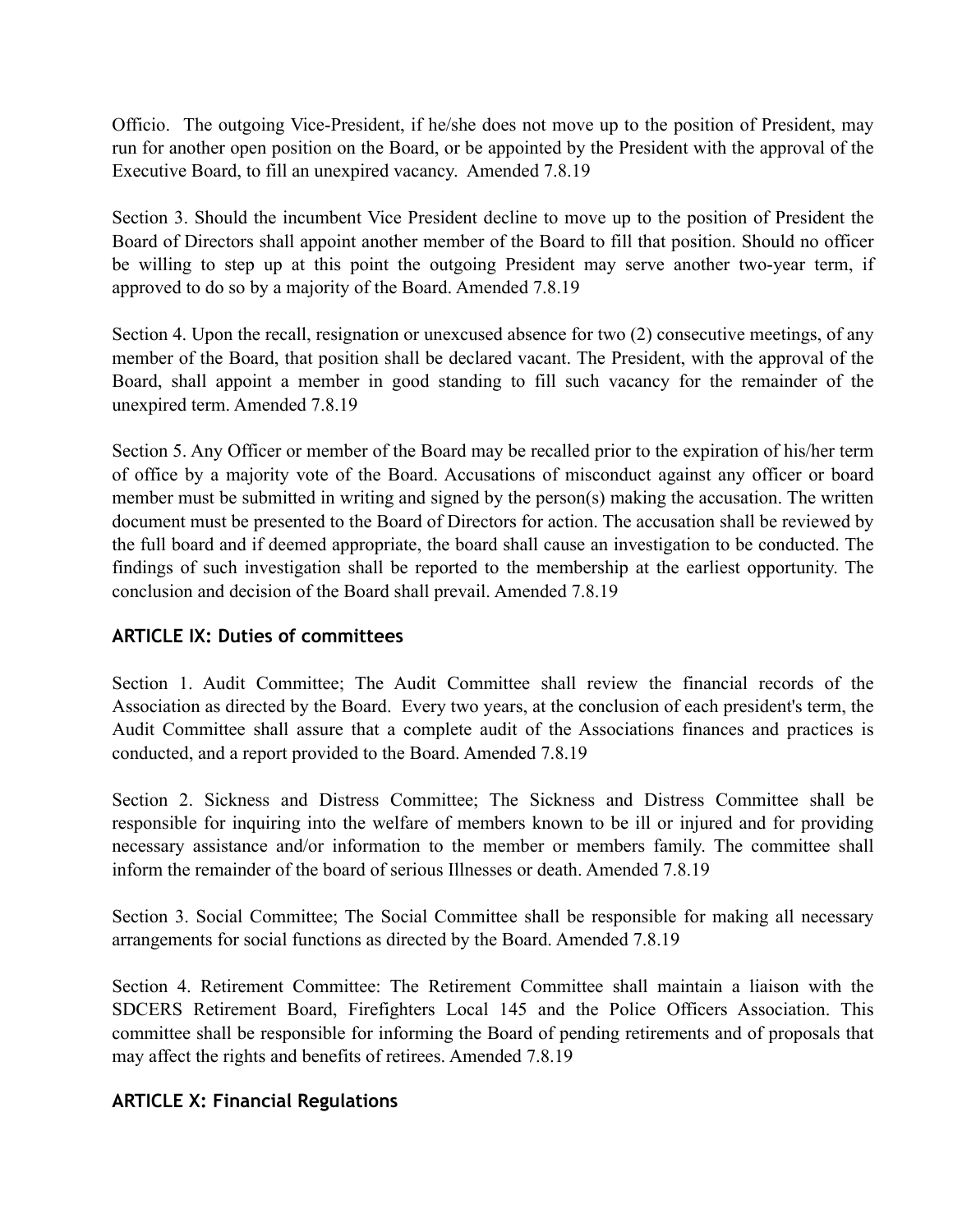Section 1. All checks written on the Association checking account must have two (2) approved signatures. Approved signatures are those recorded on the signature card at the Associations financial organization.

Section 2. All Association expenditures must be paid by check. Any expenditures of more than \$500.00 must receive prior approval by the Board. Telephonic or email approval may be obtained in emergency situations if approved by a quorum of the Board. Amended 7.8.19

Section 3. All money received, cash or check, shall be deposited in the appropriate account within (10) working days.

Section 4. Money received for dues shall be recorded and a Membership card sent to the member within (30) days.

Section 5. The Treasurer shall keep all authorizations, invoices and receipts for purchases and services for three (3) years after the records have been audited.

Section 6. In the event the Association dissolves, all assets shall be divided equally between the 501c3 charitable foundations of the San Diego Fireman's Relief Association and the San Diego Police Officers Association. Amended 1.9.17

## **Executive Board Rules** (as amended on 7.8.19)

The following standing rules have been adopted and may be amended by a majority vote of the Board of Directors:

Rule 1. Board Meetings: The Board shall meet monthly unless the President and Vice-President feel there is insufficient business to warrant a meeting. Adopted 2.21.94, Amended 7.8.19

Rule 2. Association Records: The Secretary shall distribute the minutes of all Board and General Membership meetings to all members of the Board. Said minutes shall also be posted on the Association website. Monthly Financial statements shall be distributed by the Treasurer to all Board members, including the immediate past President, at each monthly meeting. Amended 7.8.19

Rule 3: Expenditure of Funds: Board members will be reimbursed for all reasonable expenses incurred while conducting Association business. Requests for reimbursement must be submitted on the RF&PA reimbursement form. The request must be approved by the Vice-President or in his absence the President, who will forward the approved request to the Treasurer for payment. Receipts for all expenditures, except for mileage, must be attached to the reimbursement form. Authorized travel will be reimbursed at the City of San Diego mileage reimbursement rate. In the event the expenditure is denied by either the President or Vice-President the request may be submitted to the full Board and must be approved by a majority vote of the Board. Adopted 2.21.94 - Amended 7.8.19